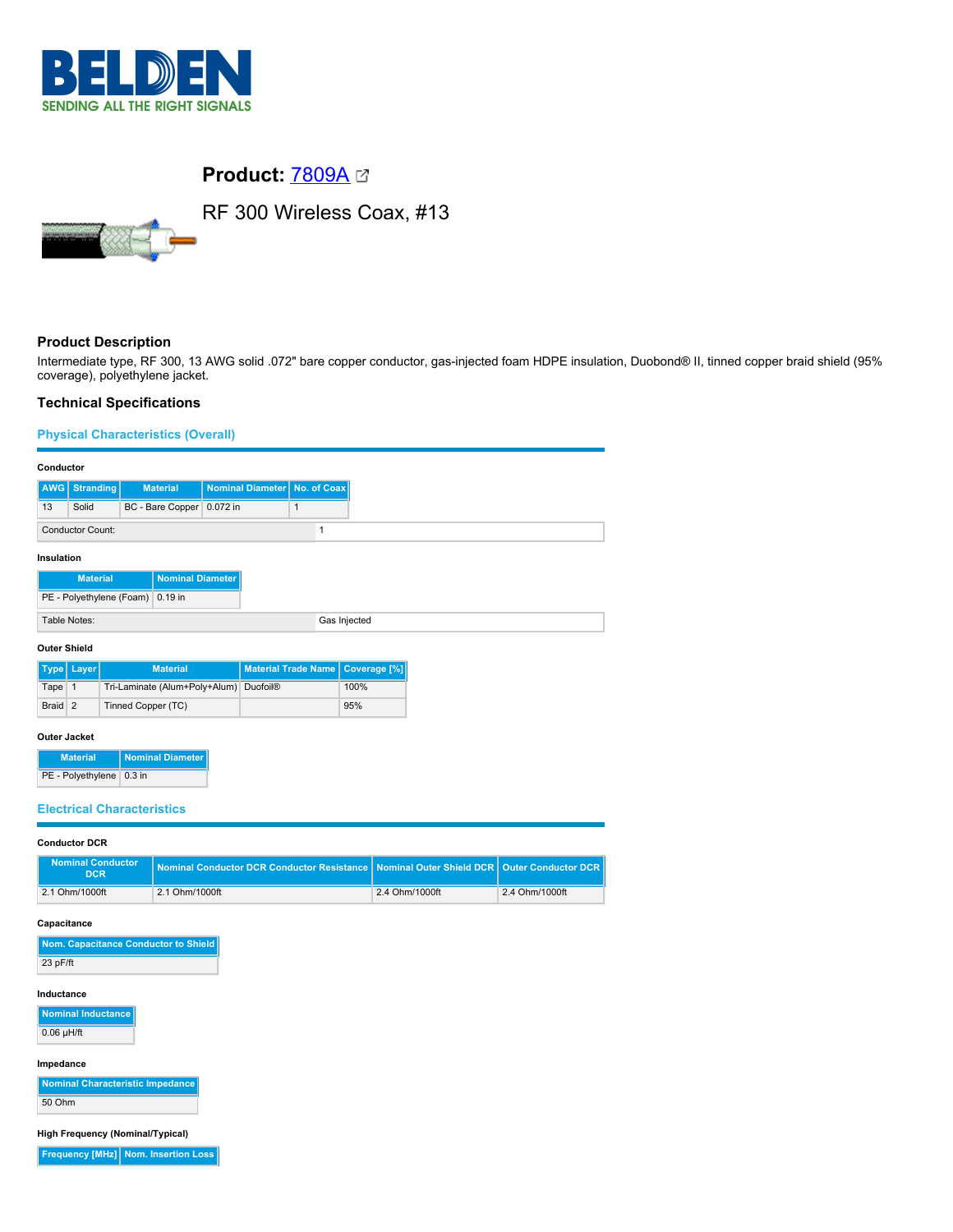| 5 MHz                | $0.45$ dB/100ft |
|----------------------|-----------------|
| $10$ MH <sub>z</sub> | $0.6$ dB/100ft  |
| 30 MHz               | 1 dB/100ft      |
| 50 MHz               | 1.3 dB/100ft    |
| <b>150 MHz</b>       | 2.2 dB/100ft    |
| 220 MHz              | 2.7 dB/100ft    |
| 450 MHz              | $3.9$ dB/100ft  |
| 900 MHz              | 5.6 dB/100ft    |
| 1500 MHz             | 7.3 dB/100ft    |
| 1800 MHz             | 8.1 dB/100ft    |
| 2000 MHz             | 8.6 dB/100ft    |
| 2500 MHz             | 9.7 dB/100ft    |
| 3000 MHz             | 10.8 dB/100ft   |
| 3500 MHz             | 11.8 dB/100ft   |
| 4500 MHz             | 13.5 dB/100ft   |
| 5800 MHz             | 15.8 dB/100ft   |
| 6000 MHz             | 16 dB/100ft     |

## **Delay**

**Nominal Delay Nominal Velocity of Propagation (VP) [%]** 1.17 ns/ft 86%

## **Power Rating**

| <b>Frequency [MHz]</b> | <b>Max. Power Rating [W]</b> | <b>Nominal Power Rating [W]</b> |
|------------------------|------------------------------|---------------------------------|
| 30 MHz                 | 2,161 W                      | 2,161 W                         |
| 50 MHz                 | 1,658 W                      | 1,658 W                         |
| <b>150 MHz</b>         | 928 W                        | 928 W                           |
| <b>220 MHz</b>         | 758 W                        | 758 W                           |
| 450 MHz                | 522W                         | 522W                            |
| 900 MHz                | 367 W                        | 367 W                           |
| 1,500 MHz              | 278 W                        | 278 W                           |
| 2,000 MHz              | 239 W                        | 253 W                           |
| 2,500 MHz              | 212W                         | 239 W                           |
| 3,500 MHz              | 179 W                        | 212W                            |
| 4,500 MHz              | 157 W                        | 194 W                           |
| 6,000 MHz              | 135 W                        | 179 W                           |
| 4,500 MHz              | 157 W                        | 157 W                           |
| 5,800 MHz              | 137 W                        | 137 W                           |
| 6,000 MHz              | 135 W                        | 135 W                           |

## **Voltage**

**Non-UL Voltage Rating**

300 V RMS

#### **VSWR**

| <b>Frequency [MHz] Max. VSWR  </b> |        |
|------------------------------------|--------|
| 5-6000 MHz                         | 1.25:1 |

## **Temperature Range**

| Non-UL Temp Rating:                 | $80^{\circ}$ C                          |
|-------------------------------------|-----------------------------------------|
| <b>Operating Temperature Range:</b> | $-40^{\circ}$ C To +75 $^{\circ}$ C $-$ |

## **Mechanical Characteristics**

| Bulk Cable Weight:           | 54 lbs/1000ft   |
|------------------------------|-----------------|
| Max. Pull Tension:           | 135 lbs         |
| Min. Bend Radius/Minor Axis: | 3 <sub>in</sub> |

## **Applicable Environmental and Other Programs**

| <b>Environmental Space:</b>    | Indoor (Not Riser or Plenum) |
|--------------------------------|------------------------------|
| EU Directive 2000/53/EC (ELV): | Yes                          |
| EU Directive 2003/11/EC (BFR): | Yes                          |